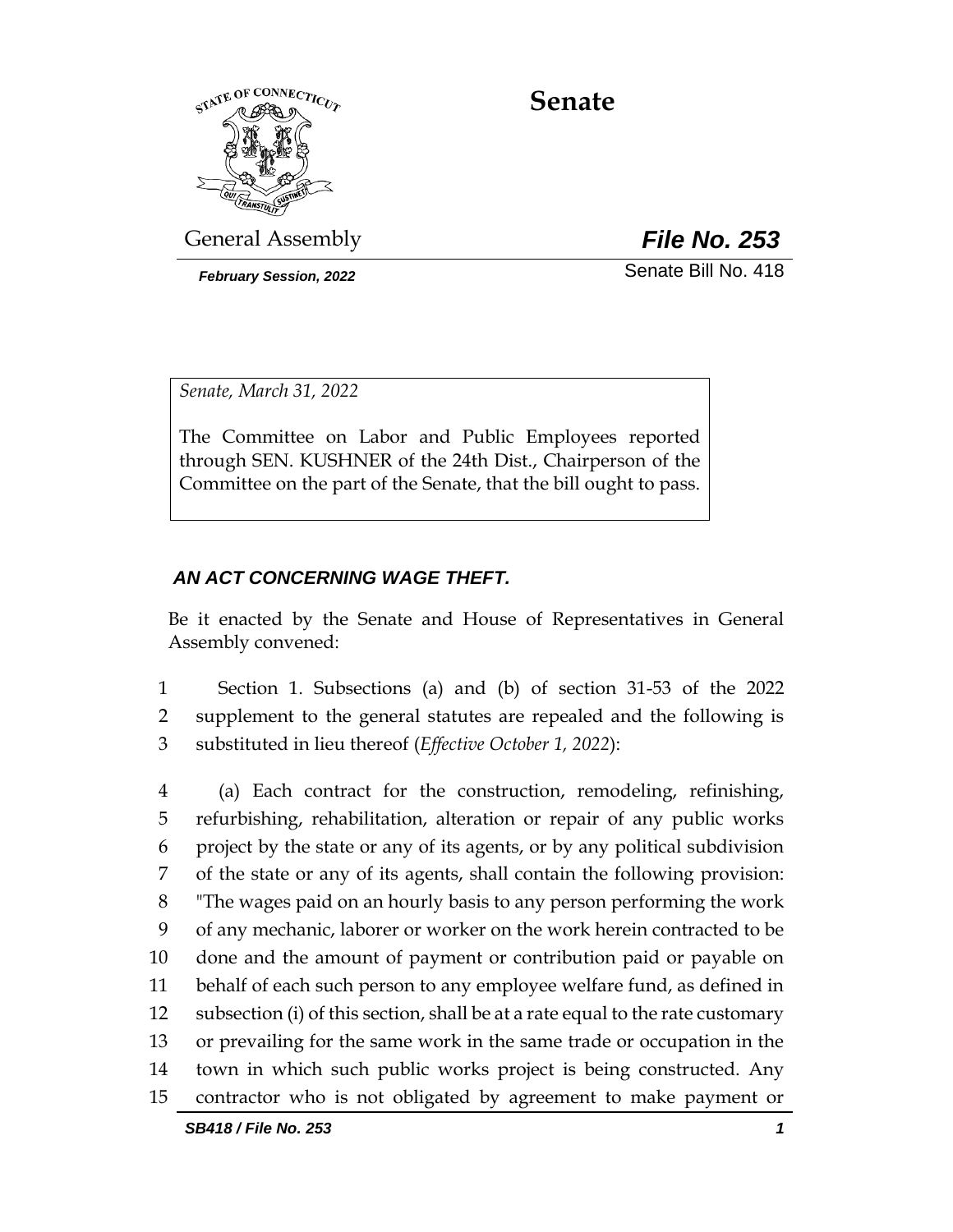contribution on behalf of such persons to any such employee welfare fund shall pay to each mechanic, laborer or worker as part of such person's wages the amount of payment or contribution for such person's classification on each pay day."

 (b) **[**Any**]** If the commissioner, upon inspection or investigation of a complaint, believes that a contractor or subcontractor **[**who**]** has knowingly or wilfully **[**employs**]** employed any mechanic, laborer or worker in the construction, remodeling, refinishing, refurbishing, rehabilitation, alteration or repair of any public works project for or on behalf of the state or any of its agents, or any political subdivision of the 26 state or any of its agents, at a rate of wage on an hourly basis that is less than the rate customary or prevailing for the same work in the same trade or occupation in the town in which such public works project is being constructed, remodeled, refinished, refurbished, rehabilitated, altered or repaired, or who **[**fails**]** has failed to pay the amount of payment or contributions paid or payable on behalf of each such person to any employee welfare fund, or in lieu thereof to the person, as provided by subsection (a) of this section, such contractor or subcontractor shall be issued a citation and fined **[**not less than two thousand five hundred dollars but not more than**]** five thousand dollars for each offense and (1) for the first violation, shall be disqualified from 37 bidding on contracts with the state or any political subdivision  $(A)$  until the contractor or subcontractor has made full restitution of the back 39 wages owed to such persons, and  $(B)$  for an additional six months thereafter, **[**and**]** (2) for any subsequent **[**violations**]** violation, shall be disqualified from bidding on contracts with the state or any political subdivision (A) until the contractor or subcontractor has made full 43 restitution of the back wages owed to such persons, and  $(B)$  for not less 44 than an additional two years thereafter, and (3) for more than one violation within a five-year period, the commissioner shall refer the 46 matter to the Attorney General, who may institute a civil action to recover any unpaid wages, plus interest. The Attorney General may file an action to enjoin such conduct and debar the contractor for up to five 49 years from the date on which the action is filed. Each citation issued by the commissioner pursuant to this subsection shall be in writing and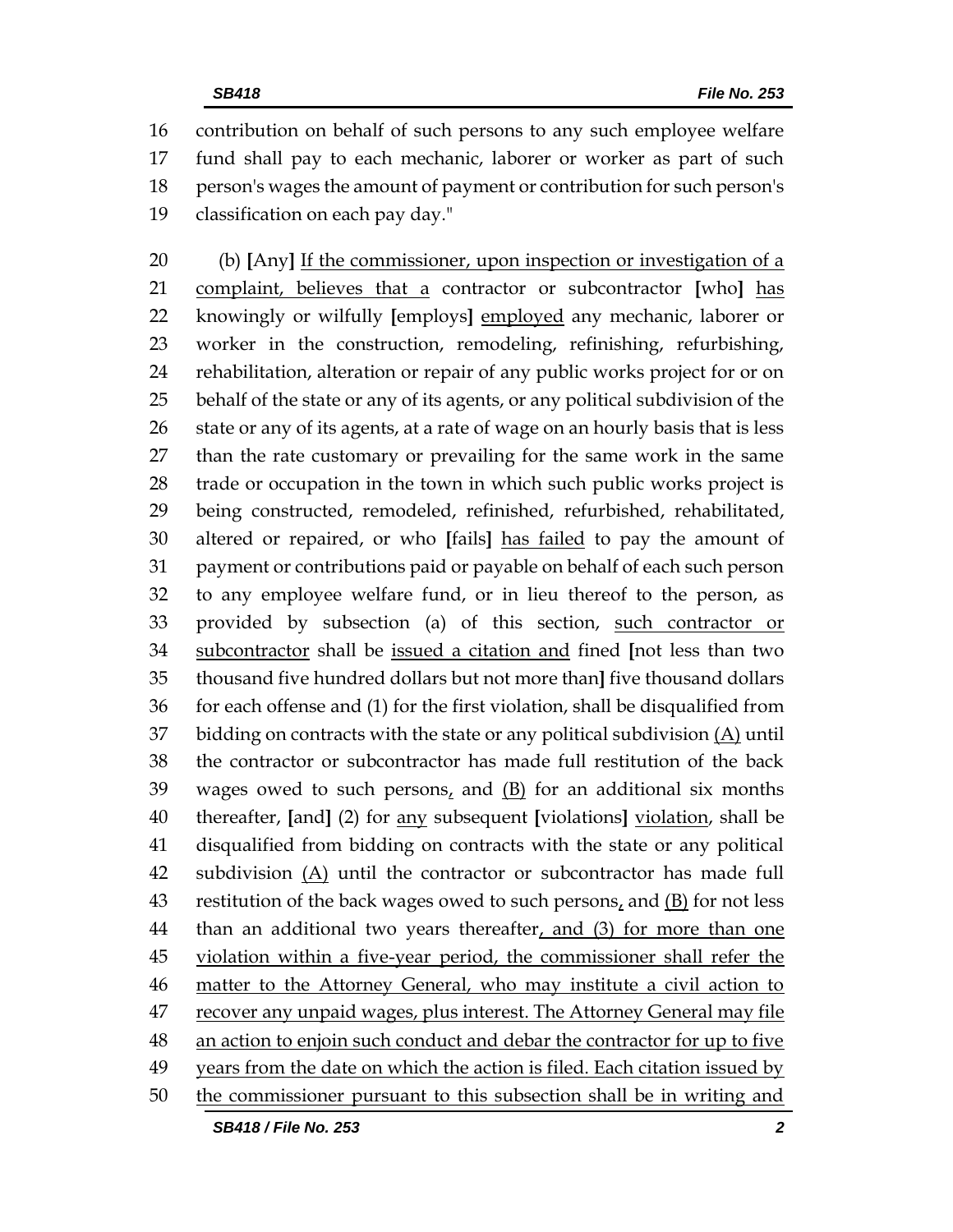shall specifically describe the nature of the violation. Any contractor or 52 subcontractor issued a citation pursuant to this subsection may request 53 a hearing before the commissioner. Such request shall be made in writing to the commissioner not later than ten days after the issuance of 55 the citation. The commissioner shall grant such request for a hearing if 56 such request includes a dispute of the material facts that resulted in the issuance of the citation. Such hearing shall be conducted in accordance with the provisions of chapter 54. In addition, if it is found by the contracting officer representing the state or political subdivision of the state that any mechanic, laborer or worker employed by the contractor or any subcontractor directly on the site for the work covered by the contract has been or is being paid a rate of wages less than the rate of wages required by the contract to be paid as required by this section, the state or contracting political subdivision of the state may (A) by written or electronic notice to the contractor, terminate such contractor's right to proceed with the work or such part of the work as to which there has been a failure to pay said required wages and to prosecute the work to completion by contract or otherwise, and the contractor and the contractor's sureties shall be liable to the state or the contracting political subdivision for any excess costs occasioned the state or the contracting political subdivision thereby, or (B) withhold payment of money to the contractor or subcontractor. The contracting department of the state or the political subdivision of the state shall, not later than two days after taking such action, notify the Labor Commissioner, in writing or electronically, of the name of the contractor or subcontractor, the project involved, the location of the work, the violations involved, the date the contract was terminated, and steps taken to collect the required wages.

This act shall take effect as follows and shall amend the following sections:

| Section 1 | $\vert$ October 1, 2022 | $ 31-53(a)$ and (b) |
|-----------|-------------------------|---------------------|

# *LAB Joint Favorable*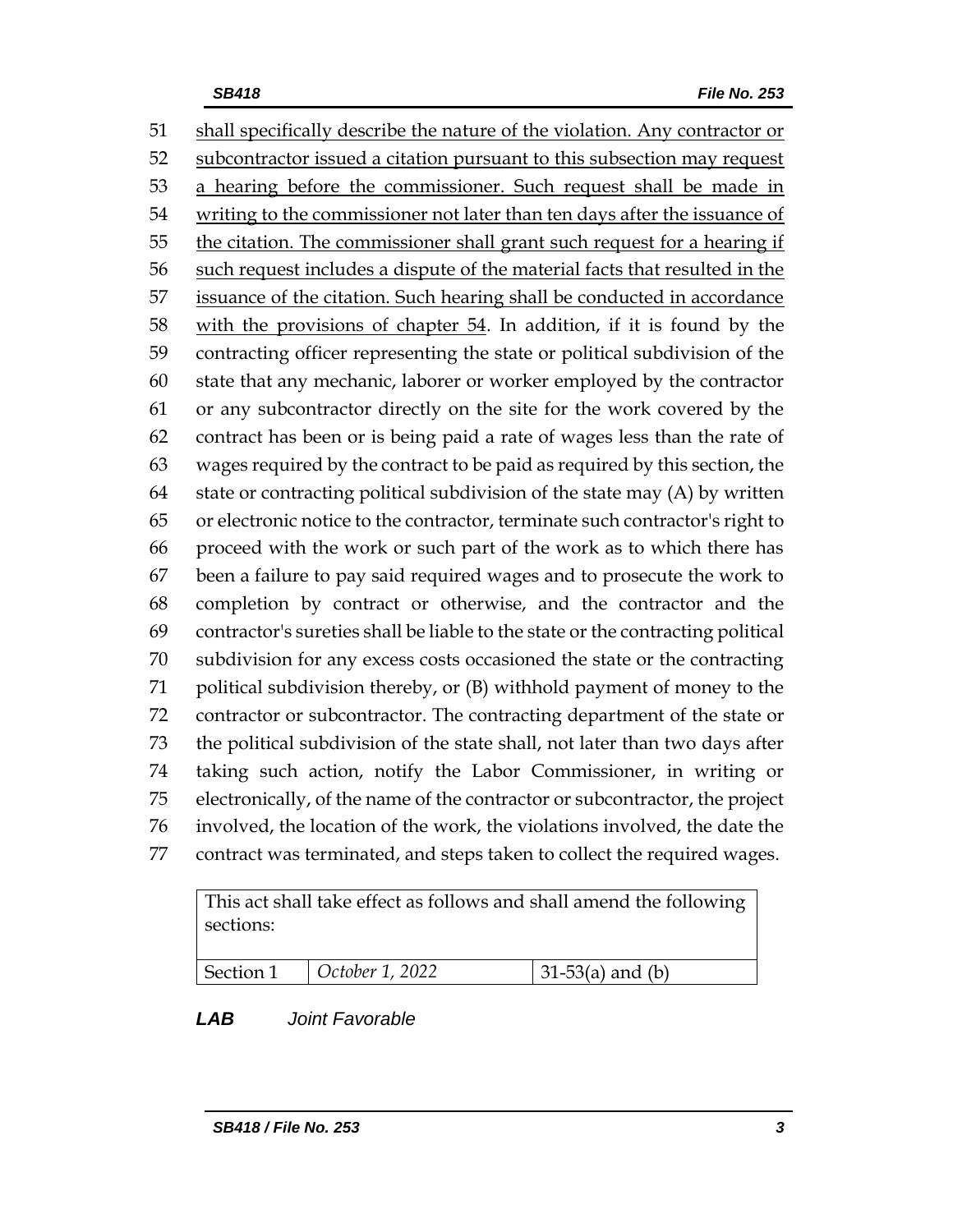*The following Fiscal Impact Statement and Bill Analysis are prepared for the benefit of the members of the General Assembly, solely for purposes of information, summarization and explanation and do not represent the intent of the General Assembly or either chamber thereof for any purpose. In general, fiscal impacts are based upon a variety of informational sources, including the analyst's professional knowledge. Whenever applicable, agency data is consulted as part of the analysis, however final products do not necessarily reflect an assessment from any specific department.*

# *OFA Fiscal Note*

#### *State Impact:*

| <b>Agency Affected</b>     | <b>Fund-Effect</b> | FY 23 \$ | FY 24 \$ |
|----------------------------|--------------------|----------|----------|
| Labor Dept.                | GF - Cost          | 81,819   | 109,986  |
| State Comptroller - Fringe | GF - Cost          | 31,135   | 42,551   |
| Benefits <sup>1</sup>      |                    |          |          |
| Labor Dept.                | GF - Potential     | $Up$ to  | $Up$ to  |
|                            | Revenue Gain       | 375,000  | 500,000  |

Note: GF=General Fund

### *Municipal Impact:* None

### *Explanation*

The bill, which creates additional penalties and establishes a flat fine for failure by contractors and subcontractors to pay workers the required prevailing wage, results in: 1) a cost to the Department of Labor (DOL) of \$112,954 in FY 23 (partial year) and \$152,536 in FY 24, and 2) a potential General Fund revenue gain from fines estimated at up to \$375,000 in FY 23 (partial year) and up to \$500,000 in FY 24.<sup>2</sup>

It is anticipated that up to 200 citations would be issued each year based on the actual number of investigations in 2020 and 2021. In order to accommodate the number of administrative hearings that would occur, DOL would require one additional Staff Attorney at an

<sup>&</sup>lt;sup>1</sup>The fringe benefit costs for most state employees are budgeted centrally in accounts administered by the Comptroller. The estimated active employee fringe benefit cost associated with most personnel changes is 40.53% of payroll in FY 23.

<sup>2</sup> Under current law, the labor commissioner may issue fines ranging from \$2,500 to \$5,000 per violation; the bill establishes a flat rate of \$5,000 per violation. Consequently, the revenue gain is dependent on how many violations would be assessed at an amount lower than \$5,000.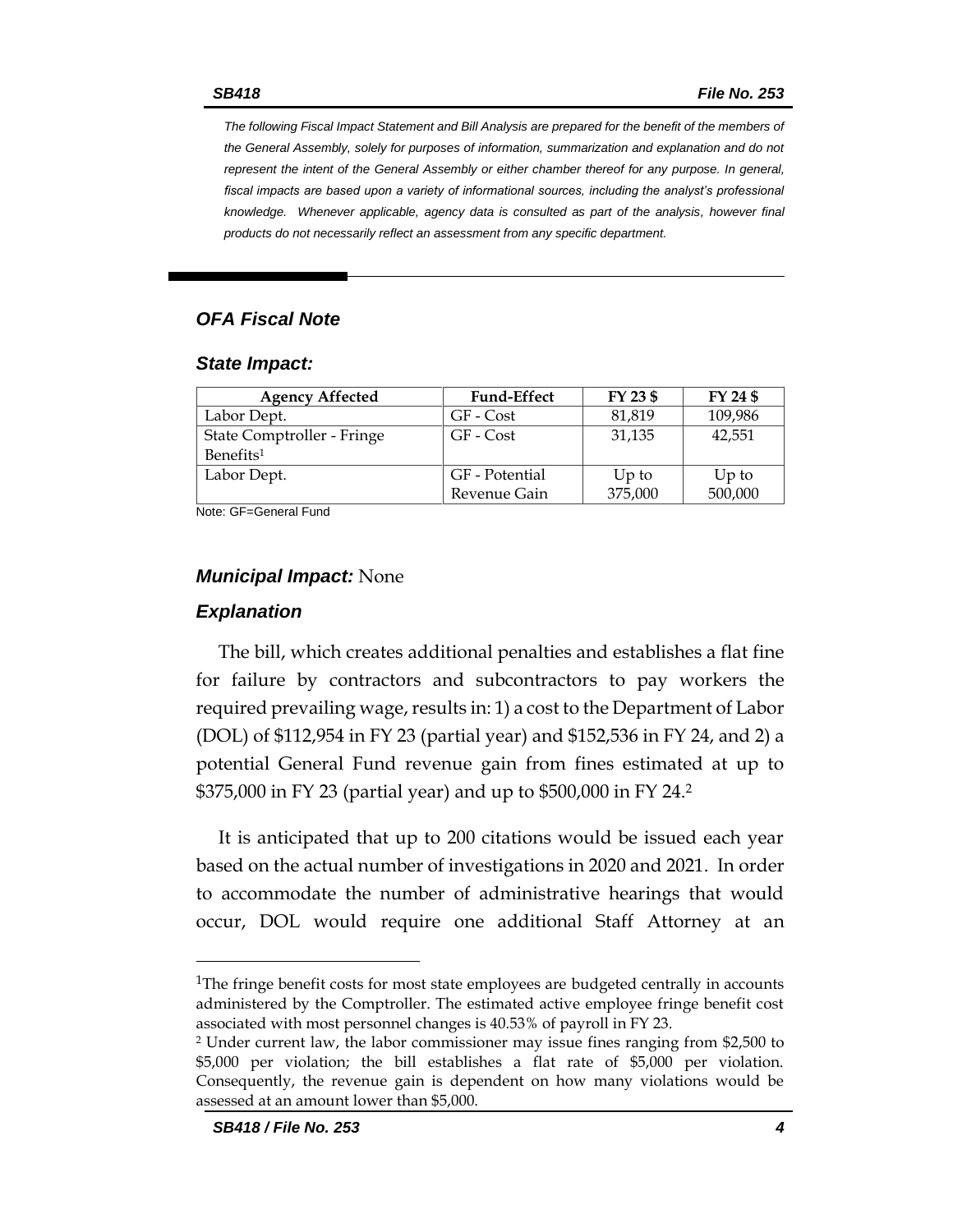annualized cost of \$152,536 (\$104,986 for salary and \$42,551 for fringe benefit costs), including \$5,000 in associated overhead costs (computer, office supplies, etc.).

For contractors or subcontractors that have more than one violation within a five-year period the bill also requires DOL to refer contractors who violate the bill's provisions to the attorney general, who may start a civil lawsuit to recover any unpaid wages, plus interest. This is not anticipated to have a fiscal impact as the Office of the Attorney General has the necessary expertise to handle this provision.

# *The Out Years*

The annualized ongoing fiscal impact identified above would continue into the future subject to inflation.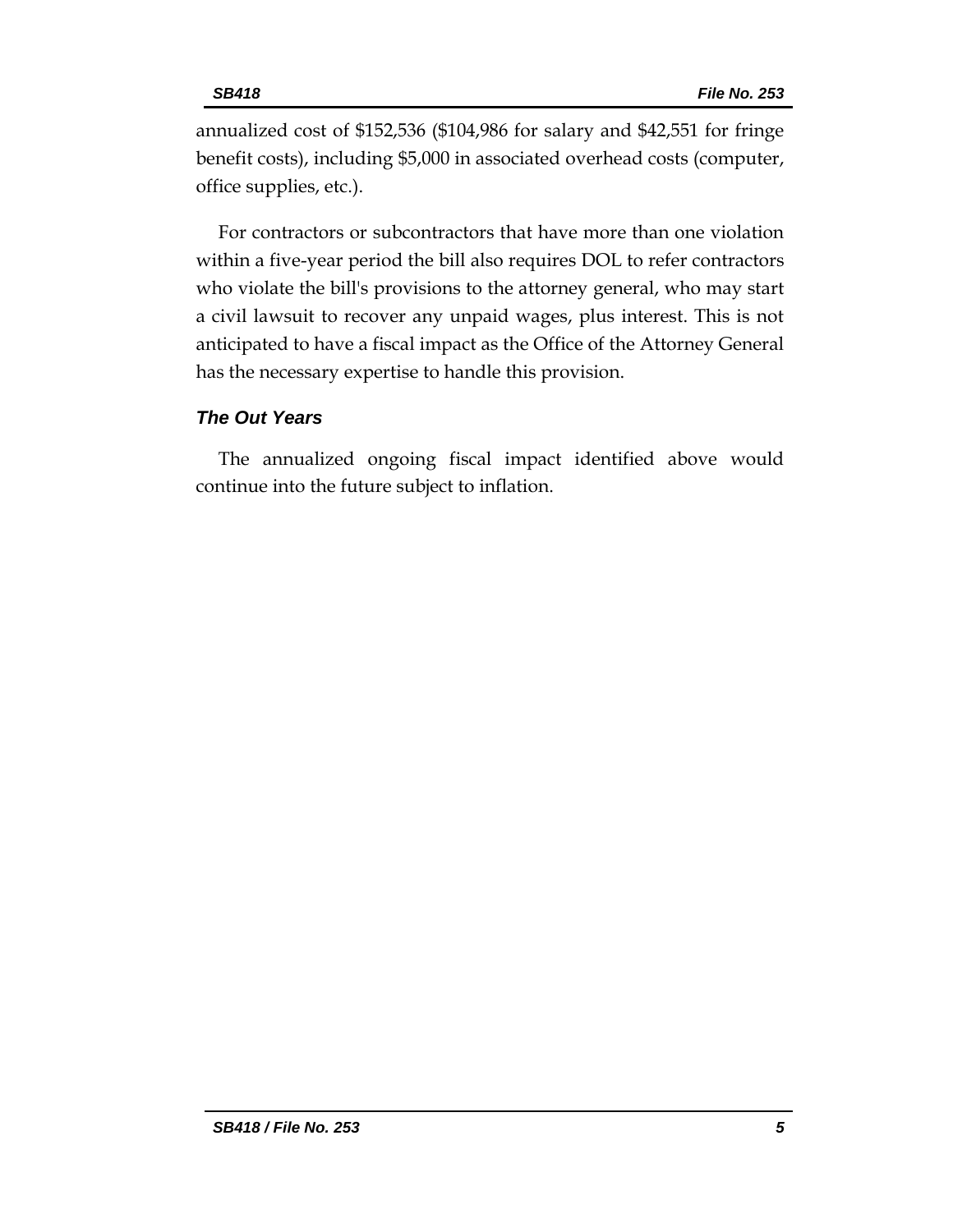# **OLR Bill Analysis SB 418**

# *AN ACT CONCERNING WAGE THEFT.*

### **SUMMARY**

This bill creates additional penalties for prevailing wage job contractors and subcontractors that knowingly or willfully fail to pay their workers the required prevailing wage (see BACKGROUND). It requires the labor commissioner to issue a citation to these violators and fixes the fine for a violation at \$5,000, rather than allowing for fines ranging from \$2,500 to \$5,000 as current law does. The bill allows a contractor or subcontractor that receives a citation to request a hearing with the commissioner, which she must grant if it disputes the material facts supporting the citation.

For contractors or subcontractors that have more than one violation within a five-year period, the bill also requires the commissioner to refer the violator to the attorney general, who may start a civil lawsuit to recover any unpaid wages, plus interest.

The bill also allows the attorney general to file an action to enjoin the violation and debar the contractor (i.e., prohibit from contracting with the state or its municipalities) for up to five years. Under existing law, unchanged by the bill, first time violators must be fined and debarred until six months after they have repaid the owed wages, and subsequent violators must be fined and debarred until two years after they have repaid the owed wages.

EFFECTIVE DATE: October 1, 2022

# **CITATIONS & FINES**

Under current law, a contractor or subcontractor that knowingly or willfully pays a worker on a prevailing wage project less than what the